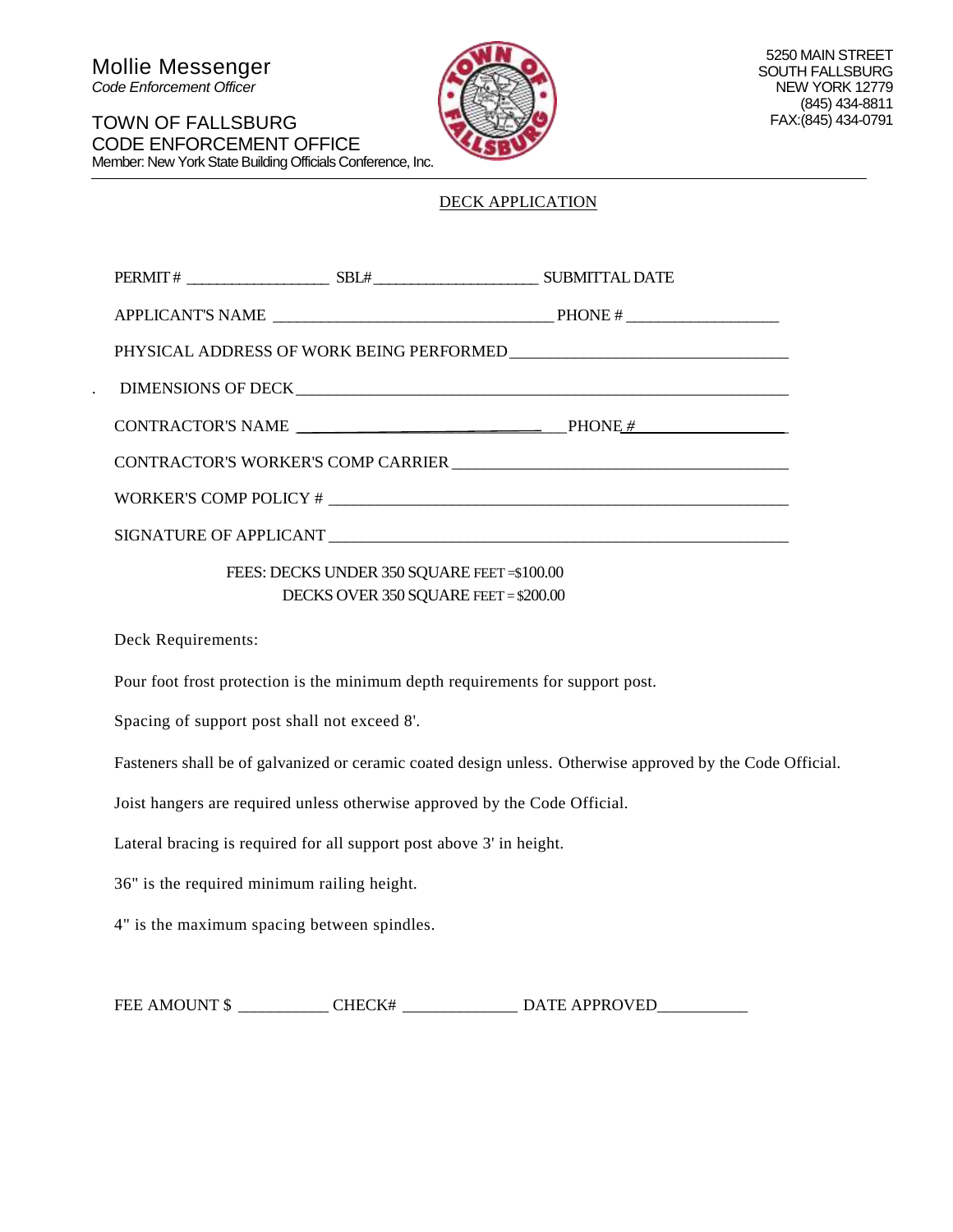

# Attention Building Permit Applicants.

This Checklist Must Be Submitted Along With Your Completed Application.

Write N/A where not applicable

| I have read the instructions on the front of the permit application.             |  |  |
|----------------------------------------------------------------------------------|--|--|
| I have submitted a plot plan showing the lot and buildings on the premises.      |  |  |
| I have submitted legible detailed plans as per the instructions on the permit.   |  |  |
| I understand the work may not be started until a permit is issued.               |  |  |
| I understand that all electrical work must be independently inspected.           |  |  |
| I understand that not displaying the permit placard is a \$50.00 fine.           |  |  |
| I understand that a Workman's Comp. exemption, or policy must be submitted.      |  |  |
| I understand that const. debri must not be left outside during const.            |  |  |
| I understand that a minimum of 24 hours is required for inspections.             |  |  |
| I understand that any change requires updating the permit.                       |  |  |
| I understand that it is illegal to occupy or use without a C/O.                  |  |  |
| I understand that a 0/0 must be issued prior to occupancy or use.                |  |  |
| I understand that a 911 number must be installed at the property. ______________ |  |  |
|                                                                                  |  |  |

By signing below I am stating that I have read and agree to the statements above and the dwelling, structure, fuel burning device, etc. will not be used or occupied until the issuance of a Certificate of Occupant by the building department.

Signature of applicant \_\_\_\_\_\_\_\_\_\_\_\_\_\_\_\_\_\_\_\_\_\_\_\_\_\_\_\_\_\_\_\_\_\_\_\_\_\_\_\_\_\_\_\_ Date

While not a requirement for a building permit, it is strongly suggested that final payment to contractors be subject to the issuance of a C/O.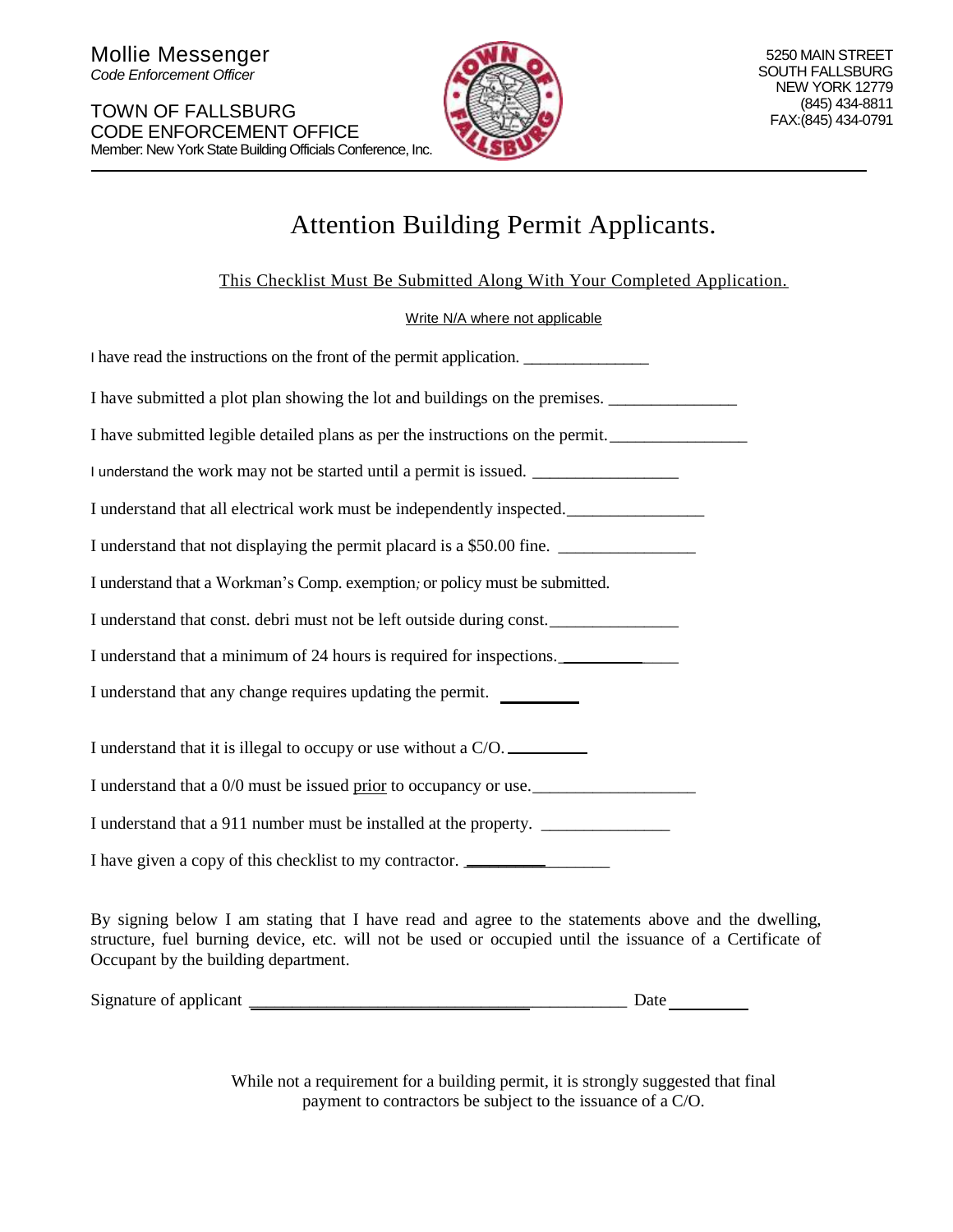#### - 100-2 Suite Die eorteiners required Europe

All commercial or residential construction sites, whether a building permit is required or not, shall have suitable containers on site at all times to accommodate any and all constructionrelated debris.



posted on the property and all project-related activities shall cease until the Code Enforcement Officer has inspected the property and compliance is verified. A stop-work order shall encompass the whole of the job site that is deemed in violation.

I have read the above stated code section regarding construction debris and-storage and fully understand that outside storage of const. debris is prohibited and a stop work order for the entire const. project may be imposed for violation of this code section.

I do hereby agree to provide suitable const. debris storage as required by this code section and to keep the job site clean at all times.

| Signed              | Date |  |  |
|---------------------|------|--|--|
|                     |      |  |  |
| $\mathbf{m}$ .<br>. |      |  |  |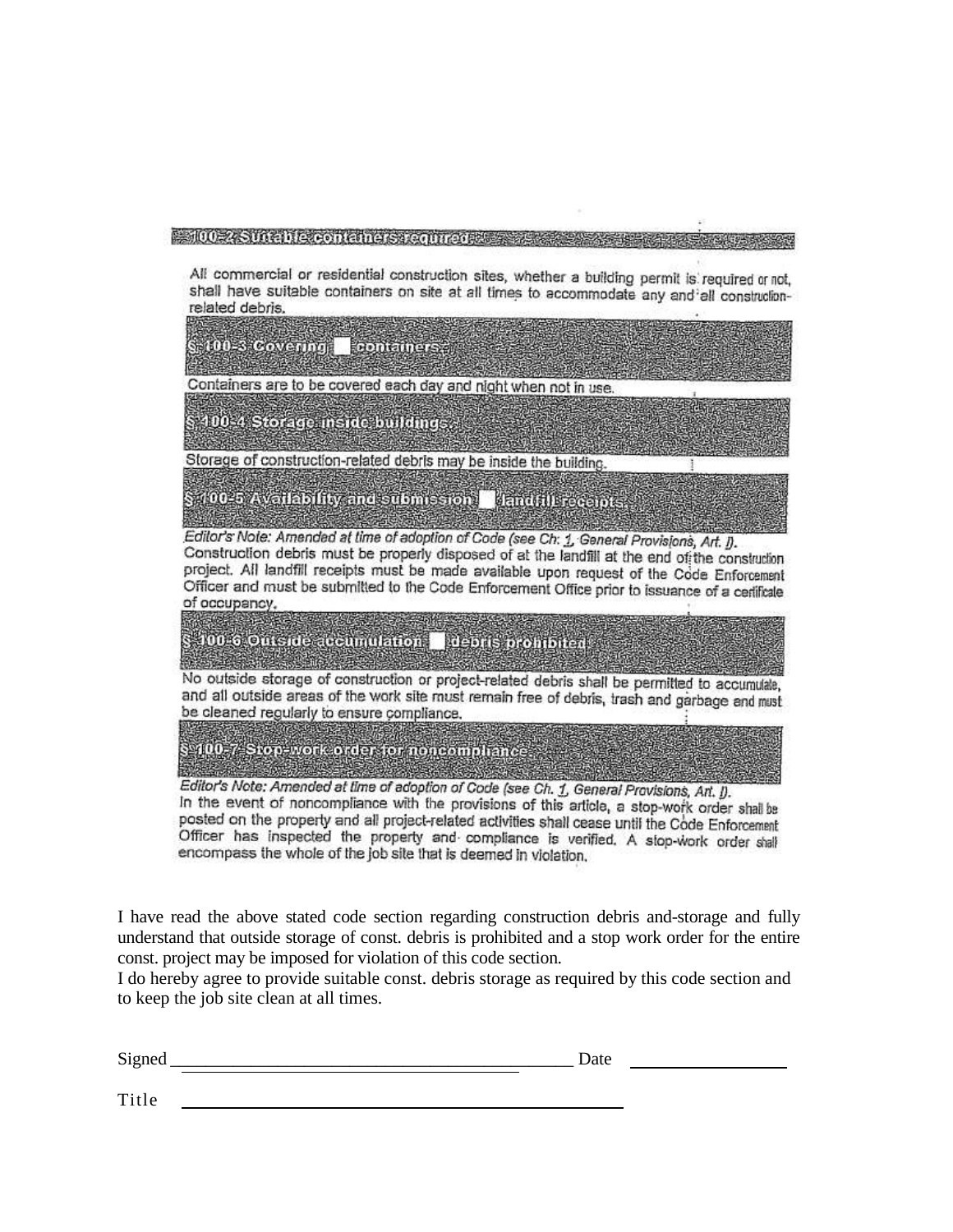### CODE ENFORCEMENT & DPW PERMIT TRACKING

## REQUIRED DPW PERMITS MUST BE OBTAINED PRIOR TO ISSUANE OF BUILDING PERMITS

| Date:                                                              |                                                                   |       |
|--------------------------------------------------------------------|-------------------------------------------------------------------|-------|
| Name:                                                              |                                                                   |       |
| Address:                                                           |                                                                   |       |
| SBL:                                                               |                                                                   |       |
|                                                                    |                                                                   |       |
| Will NEW construction involve underground water/sewer connections: |                                                                   |       |
|                                                                    | Yes $\parallel$ – indicate; water $\parallel$ ; sewer $\parallel$ | No [] |

Site Plan:

## DPW OFFICE USE ONLY

Existing Violation: [] Yes [] No

| Check boxes for required permit - [] Water                                       |  | Il Sewer | ll Road Cut |
|----------------------------------------------------------------------------------|--|----------|-------------|
| If no DPW Permits are required, CO can be issued at Code Enforcements discretion |  |          |             |
| Comments:                                                                        |  |          |             |

|             | <b>Completed DPW Permit Inspection Sign-Off</b> | (required prior to CO issuance)                                                                                                                                                                                                |
|-------------|-------------------------------------------------|--------------------------------------------------------------------------------------------------------------------------------------------------------------------------------------------------------------------------------|
| Water       |                                                 |                                                                                                                                                                                                                                |
| [] Sewer    |                                                 | Date: when the contract of the contract of the contract of the contract of the contract of the contract of the contract of the contract of the contract of the contract of the contract of the contract of the contract of the |
| [] Road Cut |                                                 | Date: $\frac{ }{ }$                                                                                                                                                                                                            |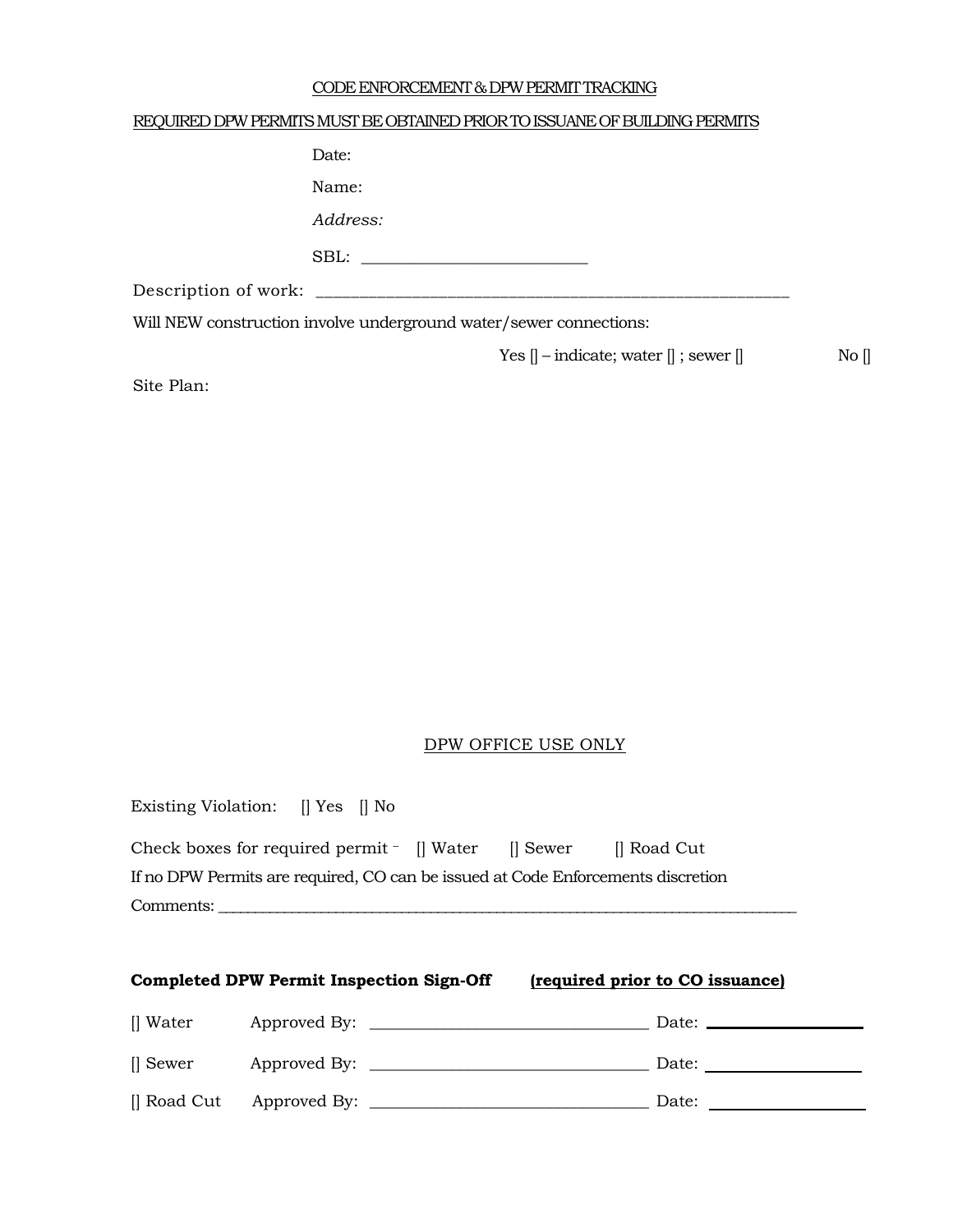## THIS FORM MUST BE FILLED OUT IF YOU ARE GIVING SOMEONE ELSE PERMISSION TO ACT ON YOUR BEHALF DURING CONSTRUCTION

## OWNERS PROXY

(Owner) \_\_\_\_\_\_\_\_\_\_\_\_\_\_\_\_\_\_\_\_\_\_\_\_\_\_\_\_\_\_deposes and states that he/she

<u> 1989 - Johann Barbara, martxa alemaniar a</u>

resides at:

And that he/she is the owner of the premises described in the attached application for a building permit/zoning application/planning board application and further states that he/she has authorized \_\_\_\_\_\_\_\_\_\_\_\_\_\_\_\_\_\_\_\_\_\_\_\_\_\_\_\_\_\_\_\_\_\_\_ to make said application, secure any necessary permits and approvals, call for inspections, and request a certificate of occupancy upon satisfactory completion of the work described in said application.

Date:

Owners Signature

Witness' Signature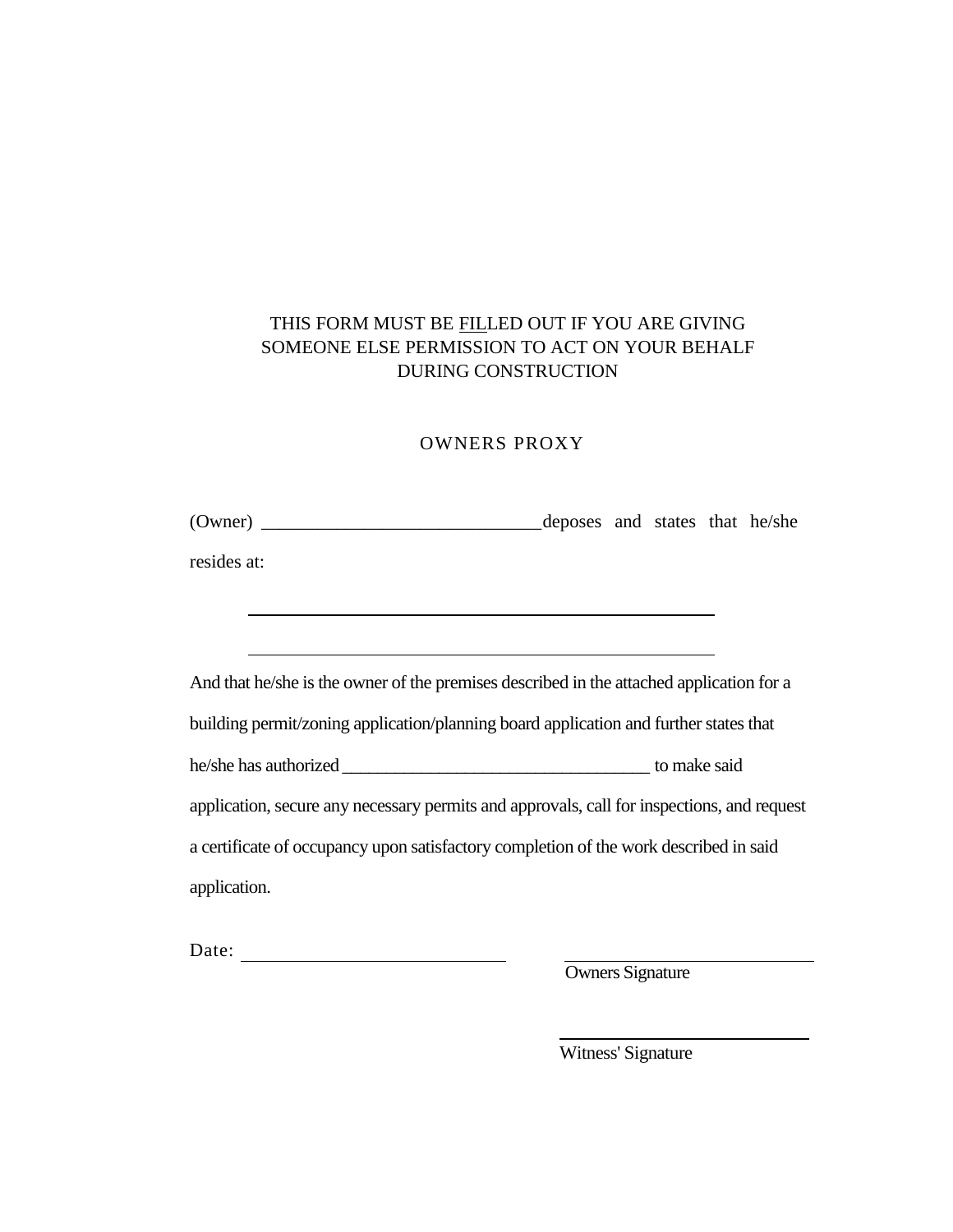

## H.O.A. Building Permit Permission Form

| Having reviewed the applicants request the association has decided to:                    |      |  |  |
|-------------------------------------------------------------------------------------------|------|--|--|
| Check Box:                                                                                |      |  |  |
|                                                                                           |      |  |  |
|                                                                                           |      |  |  |
|                                                                                           |      |  |  |
| I assert that I am a board member of the homeowners association and this matter has been  |      |  |  |
| discussed with other board members and this is the decision of the majority of the board. |      |  |  |
|                                                                                           |      |  |  |
| Print Name                                                                                |      |  |  |
|                                                                                           |      |  |  |
| <b>Phone Number</b>                                                                       | Date |  |  |

Attention! The Code Enforcement Office must be made aware when new board members are elected or replaced. The names, phone numbers and mailing addresses of all board members should be updated regularly in the event of an emergency and to prevent any confusion or delays in the permit process. Please add a copy of this required information on a separate sheet along with this form to avoid delays in, the permit process.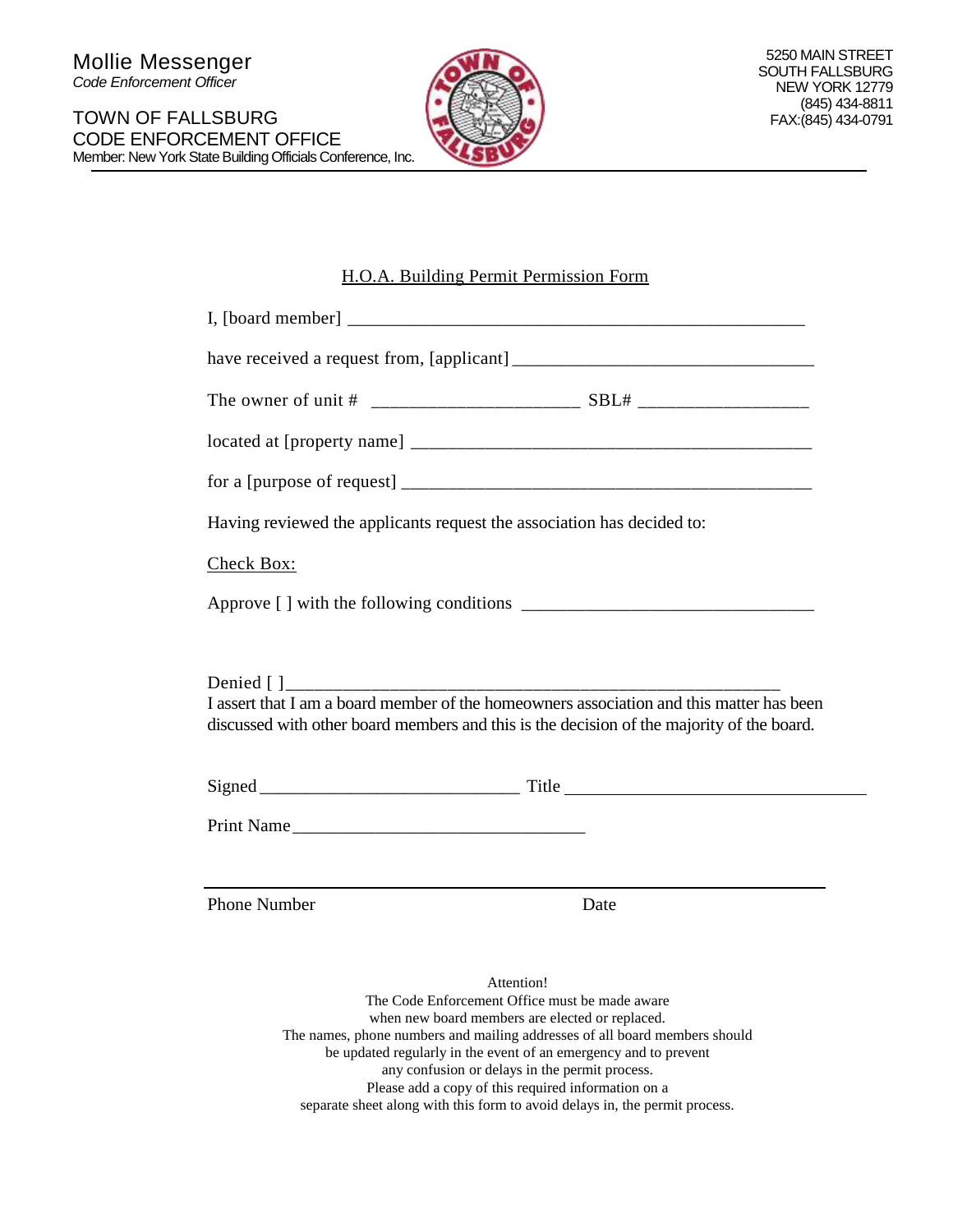

While New York Business Express is designed and developed to support business formation in New York, individual homeowners can file their exemption here as well!

## **Follow these step**

- 1. Go to [businessexpress.ny.gov.](http://businessexpress.ny.gov/)
- 2. Select Log in/Register in the top right-hand corner. A [NY.gov](http://ny.gov/) Business account is required, even though you are an individual.
- 3. If you do not have a  $NY.gov$  business account, go to step 4 to set up your account. If you have a [NY.gov](http://ny.gov/) login and password, go to step 14.
- 4. Select Register with [NY.gov](http://ny.gov/) under New

Users. B. Select Proceed.

- 6. Enter the following:
	- a First and last name
	- a Email
	- a Confirm email
	- a Preferred username (check if username is available)
- 5. Select I'm not a robot. You may have to complete a Captcha verification before proceeding.
- 6. Select Create Account. If you already have a [NY.gov](http://ny.gov/) account, the screen will display your existing accounts, either Individual or Business.
- 8. (Continued)
	- Do one of the following:
	- a If the account(s) shown is a  $NY.gov$  Individual account, select Continue.
	- a If the account(s) shown is a NY gov Ausiness account, select Email Me the Usemame(s).
- 7. Verify that the account information is correct. Select Continue.
- 8. An activation email will be sent. If you do not receive an email, see the No Email Received During Account Creation page.
- 9. Open your activation email and choose Select Here. Specify three security questions. .
	- a Select Continue.
- 10. Create a password (must contain at least eight characters).
- 11. Select Set Password. You have successfully activated you[r NY.gov](http://ny.gov/) ID.
- 12. Select Go to MyNy: a At the top of the screen, select Services.
	- a Select Business
	- a Select New York Business Express.
	- a Select Log in/Register.